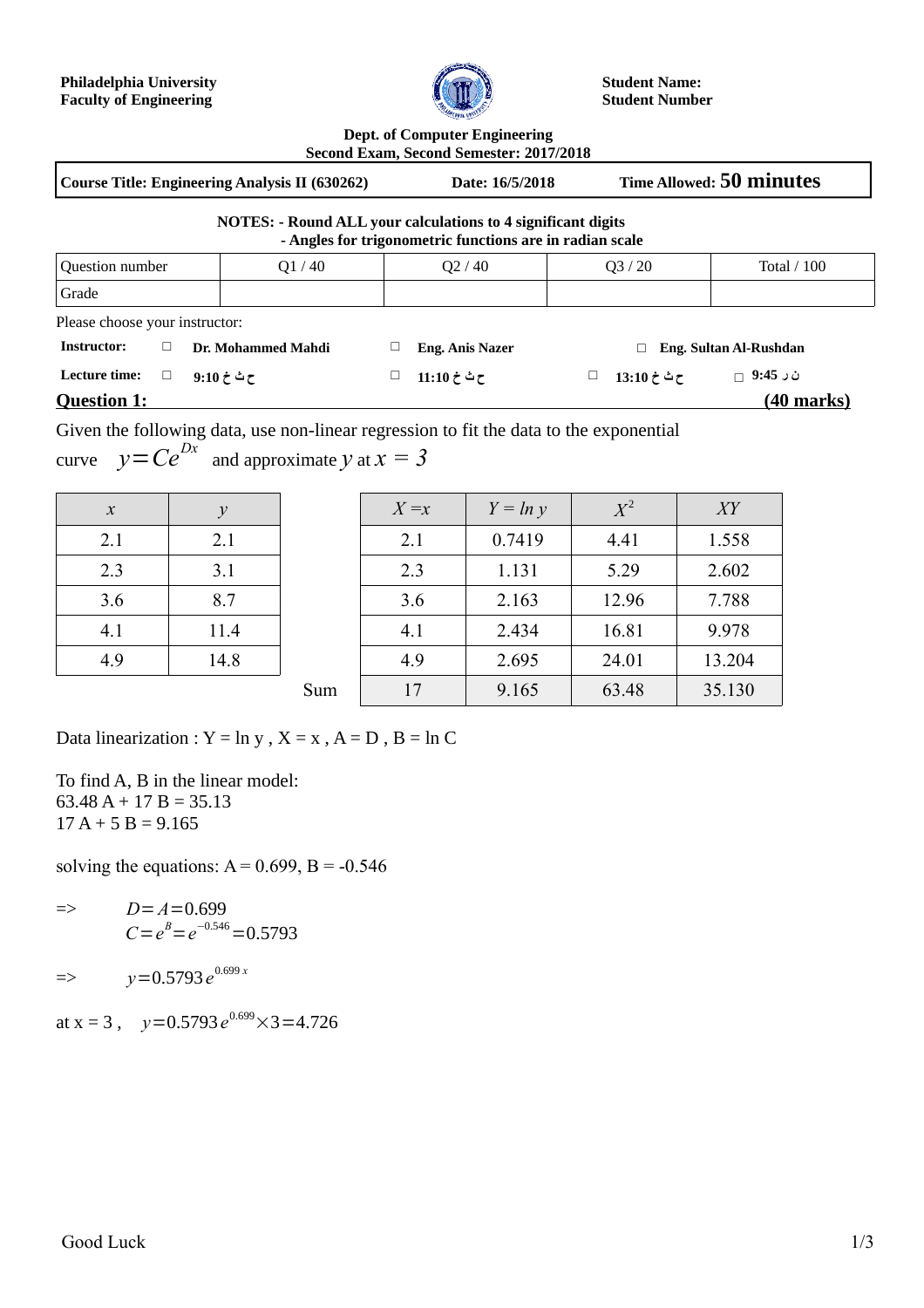**Question 2: (40 marks)**

a) Approximate the integral 
$$
\int_{0}^{\frac{\pi}{3}} \frac{2x + x^2 \tan(x)}{\cos(x)} dx
$$
 using composite 1/3 Simpson's rule with 7 points.

b) Find the relative error if the true solution of the integral is: *<sup>x</sup>*

$$
\frac{x^2}{\cos(x)}
$$

7 points 
$$
\rightarrow
$$
 2N+1 = 7  $\rightarrow$  N = 3  
\n $a=0$  and  $b=\frac{\pi}{3}$   $\rightarrow$   $h=\frac{b-a}{2N}=\frac{\pi/3-0}{6}=\frac{\pi}{18}$ 

| $\mathcal{X}$                               | f(x)   |
|---------------------------------------------|--------|
| $x_0 = 0$<br>$=0.0000$                      | 0.0000 |
| $x_1 = \frac{\pi}{18}$<br>$=0.1745$         | 0.3599 |
| $x_1 = \frac{2\pi}{18}$<br>$=0.3491$        | 0.7901 |
| $x_1 = \frac{3\pi}{18}$<br>$=0.5236$        | 1.3920 |
| $x_1 = \frac{4\pi}{18}$<br>$=0.6981$        | 2.3566 |
| $x_1 = \frac{5\pi}{18}$<br>$=0.8727$        | 4.1272 |
| 6π<br>$=0.0472$<br>$\boldsymbol{x}_1$<br>18 | 7.9876 |

$$
\int_{0}^{\frac{\pi}{3}} \frac{2x + x^2 \tan(x)}{\cos(x)} dx \approx \frac{\pi/18}{3} (0 + 7.9876 + 4(0.3599 + 1.392 + 4.1272) + 2(0.7901 + 2.3566))
$$
  
=  $\frac{\pi}{54} (7.9876 + 4(5.8789) + 2(3.1471)) = 2.199$ 

b) True solution  $\int$ 0  $\int_{0}^{3} 2x + x^2 \tan(x)$  $cos(x)$  $dx =$ ( 3 )  $\cos\left(\frac{\pi}{3}\right)$ 3 )  $-0=2.193$ 

$$
\rightarrow E_{\text{rel}} = \frac{|2.193 - 2.199|}{|2.193|} = 0.27\%
$$